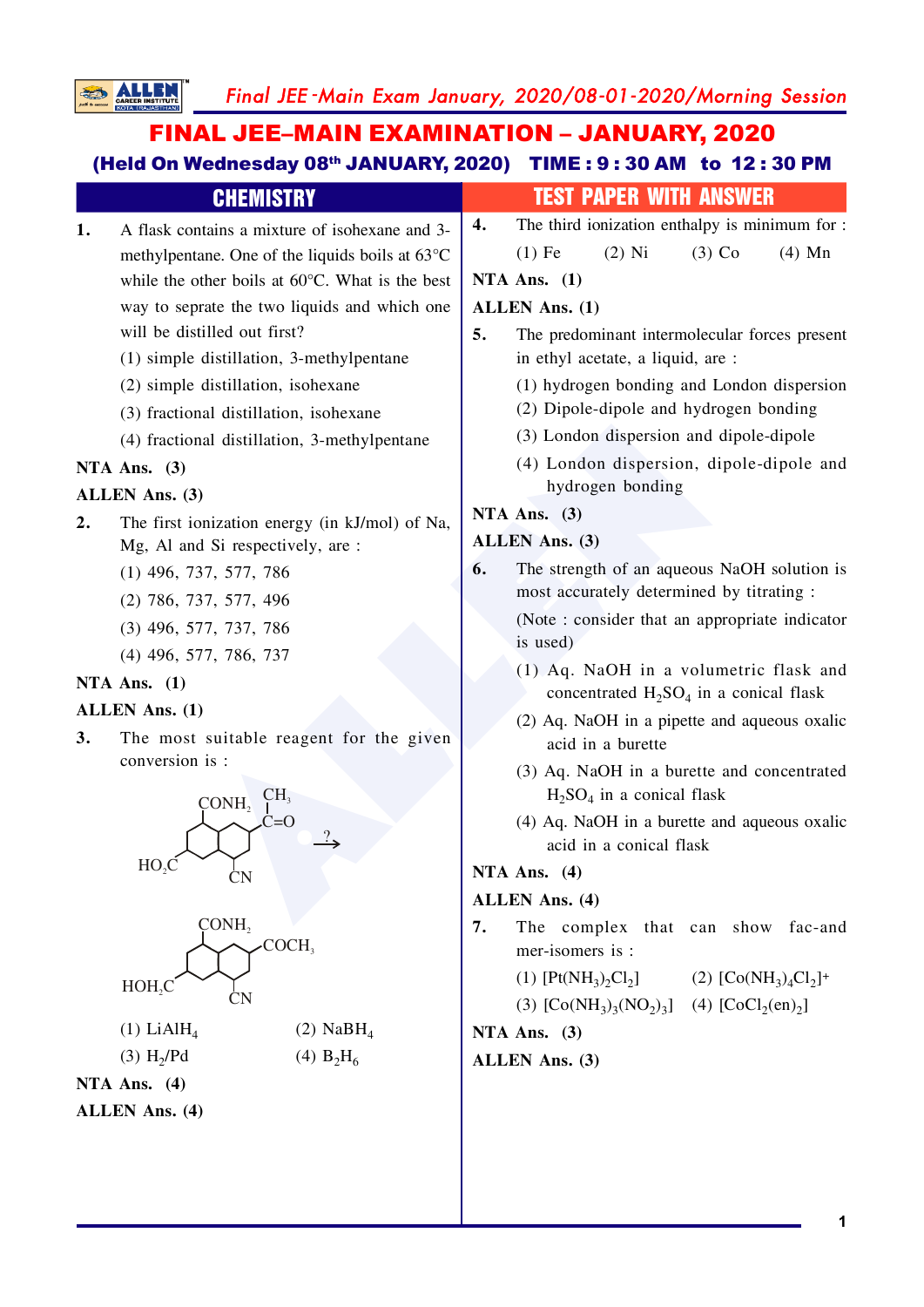# Final JEE-Main Exam January, 2020/08-01-2020/Morning Session



 $\mathbf{8}$ . The stoichiometry and solubility product of a salt with the solubility curve given below is, respectively:



- (1)  $X_2Y$ ,  $2\times10^{-9}M^3$
- (2)  $XY_2$ ,  $1 \times 10^{-9} M^3$
- (3)  $XY_2$ ,  $4 \times 10^{-9} M^3$
- (4) XY,  $2\times10^{-6}M^3$

#### NTA Ans.  $(3)$

#### **ALLEN** Ans. (3)

9. The decreasing order of reactivity towards dehydrohalogenation  $(E_1)$  reaction of the following compounds is :



(4)  $B > A > D > C$ 

# NTA Ans.  $(3)$

#### **ALLEN** Ans. (3)

 $10.$ The number of bonds between sulphur and oxygen atoms in  $S_2O_8^{2-}$  and the number of bonds between sulphur and sulphur atoms in rhombic sulphur, respectively, are :

| $(1)$ 4 and 8 | $(2)$ 4 and 6 |
|---------------|---------------|

|  | $(3)$ 8 and 8 |  |  | $(4)$ 8 and 6 |  |
|--|---------------|--|--|---------------|--|

NTA Ans.  $(3)$ 

**ALLEN Ans. (3)** 

 $11.$ The rate of a certain biochemical reaction at physiological temperature (T) occurs 10<sup>6</sup> times faster with enzyme than without. The change in the activation energy upon adding enzyme  $is:$ 

| $(1) - 6RT$       | $(2) + 6RT$       |
|-------------------|-------------------|
| $(3) +6(2.303)RT$ | $(4) -6(2.303)RT$ |

NTA Ans.  $(4)$ 

#### **ALLEN Ans. (4)**

- $12.$ Which of the following statement is not true for glucose?
	- (1) The pentancetate of glucose does not react with hydroxylamine to give oxime
	- (2) Glucose gives Schiff's test for aldehyde
	- (3) Glucose exists in two crystalline forms  $\alpha$ and  $\beta$
	- (4) Glucose reacts with hydroxylamine to form oxime

#### NTA Ans.  $(2)$

#### **ALLEN** Ans. (2)

A graph of vapour pressure and temperature 13. for three different liquids X, Y and Z is shown below:



The following inferences are made:

- (A) X has higher intermolecular interactions compared to Y.
- (B) X has lower intermolecular interactions compared to Y.
- (C) Z has lower intermolecular interactions compared to Y.

The correct inference(s) is/are :

| $(1)$ A     | $(2)$ (C)           |
|-------------|---------------------|
| $(3)$ $(B)$ | $(4)$ (A) and $(C)$ |

 $(3)$   $(B)$ 

NTA Ans.  $(3)$ 

## ALLEN Ans. (3)

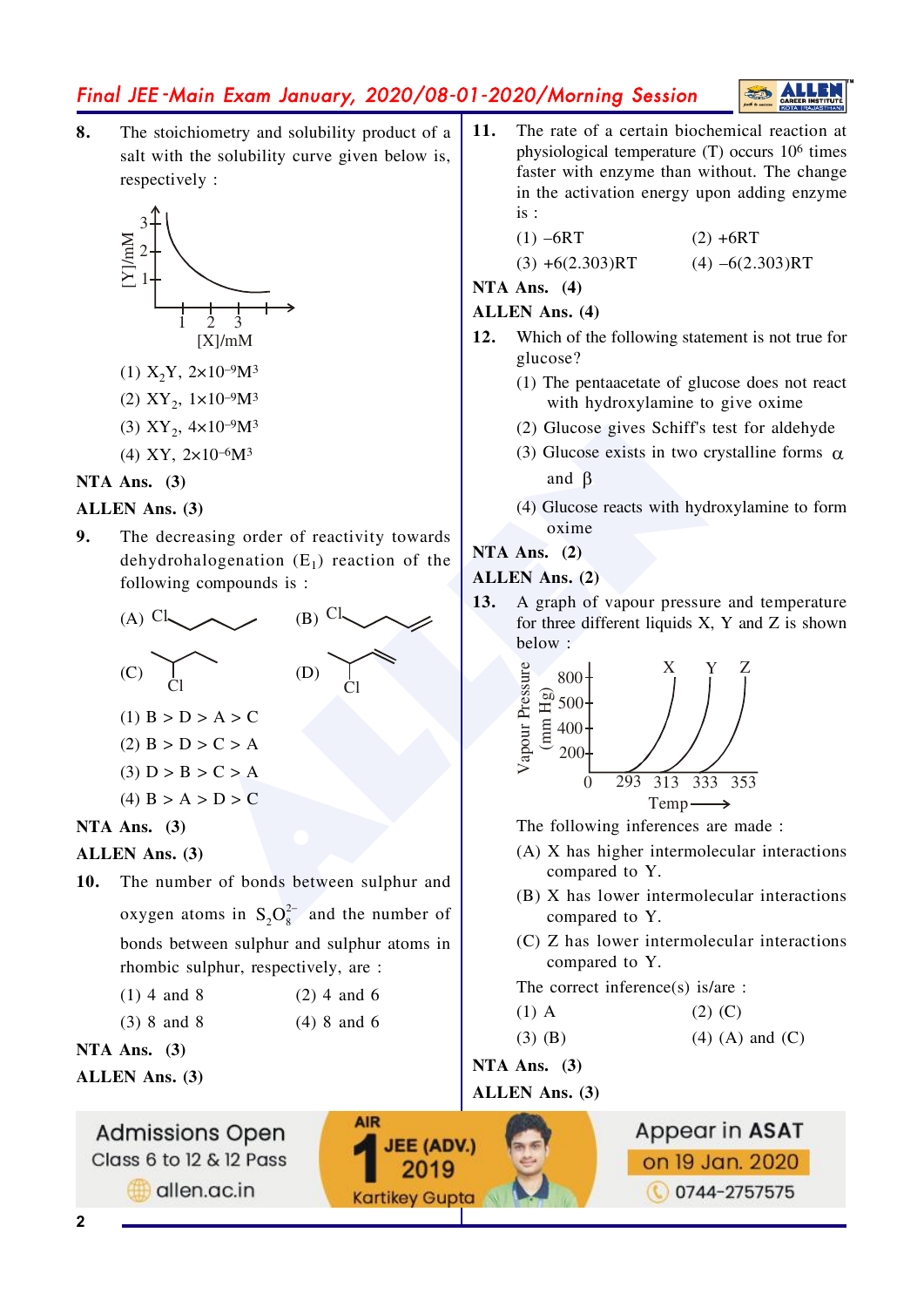# Final JEE -Main Exam January, 2020/08-01-2020/Morning Session

- **14.** Among the gases (a) (e), the gases that cause greenhouse effect are :
	- (a)  $CO<sub>2</sub>$ (b)  $H_2O$
	- $(c)$  CFCs (d)  $O<sub>2</sub>$
	- $(e)$   $O_3$

**SEED** 

- $(1)$  (a), (b), (c) and (d)
- $(2)$  (a), (c), (d) and (e)
- $(3)$  (a) and (d)
- $(4)$  (a), (b), (c) and (e)

#### **NTA Ans. (4)**

#### **ALLEN Ans. (4)**

**15.** As per Hardy-Schulze formulation, the flocculation values of the following for ferric hydroxide sol are in the order :

> (1)  $\text{AlCl}_3 > \text{K}_3[\text{Fe(CN)}_6] > \text{K}_2\text{CrO}_4 > \text{KBr} = \text{KNO}_3$  $(2) K<sub>3</sub>[Fe(CN)<sub>6</sub>] < K<sub>2</sub>CrO<sub>4</sub> < AlCl<sub>3</sub> < KBr < KNO<sub>3</sub>$ (3)  $K_3[Fe(CN)_6] > AlCl_3 > K_2CrO_4 > KBr > KNO_3$ (4)  $K_3[Fe(CN)_6] < K_2CrO_4 < KBr=KNO_3 = AlCl_3$

#### **NTA Ans. (4)**

## **ALLEN Ans. (4)**

**16.** The major products A and B in the following reactions are :



**AIR** 

**JEE** (Main)

2019

**Kevin Martin** 

**ALLEN Ans. (1)**



**17.** For the Balmer series in the spectrum of H atom.  $H$ )  $n^2$   $n^2$  $1 \quad \mathbf{u}_2$  $R_{\rm H}$  $\left\{ \frac{1}{2} - \frac{1}{2} \right\}$  $n_1^2$  n  $\overline{v} = R_{\rm H} \left\{ \frac{1}{n_1^2} - \frac{1}{n_2^2} \right\}$ , the correct

statements among  $(I)$  and  $(IV)$  are :

- $(I)$  As wavelength decreases, the lines in the series converge
- (II) The integer  $n_1$  is equal to 2
- $(HI)$  The lines of longest wavelength corresponds to  $n_2 = 3$
- $(IV)$  The ionization energy of hydrogen can be calculated from wave number of these lines
- $(1)$  (II), (II), (IV)
- $(2)$  (I), (II), (III)
- $(3)$  (I), (III), (IV)
- $(4)$  (I), (II), (IV)

## **NTA Ans. (2)**

## **ALLEN Ans. (2)**

- 18. Arrange the following compounds in increasing order of  $C$ -OH bond length: methanol, phenol, p-ethoxyphenol
	- $(1)$  phenol < methanol < p-ethoxyphenol
	- $(2)$  phenol < p-ethoxyphenol < methanol
	- $(3)$  methanol < p-ethoxyphenol < phenol
	- $(4)$  methanol < phenol < p-ethoxyphenol

## **NTA Ans. (2)**

#### **ALLEN Ans. (2)**